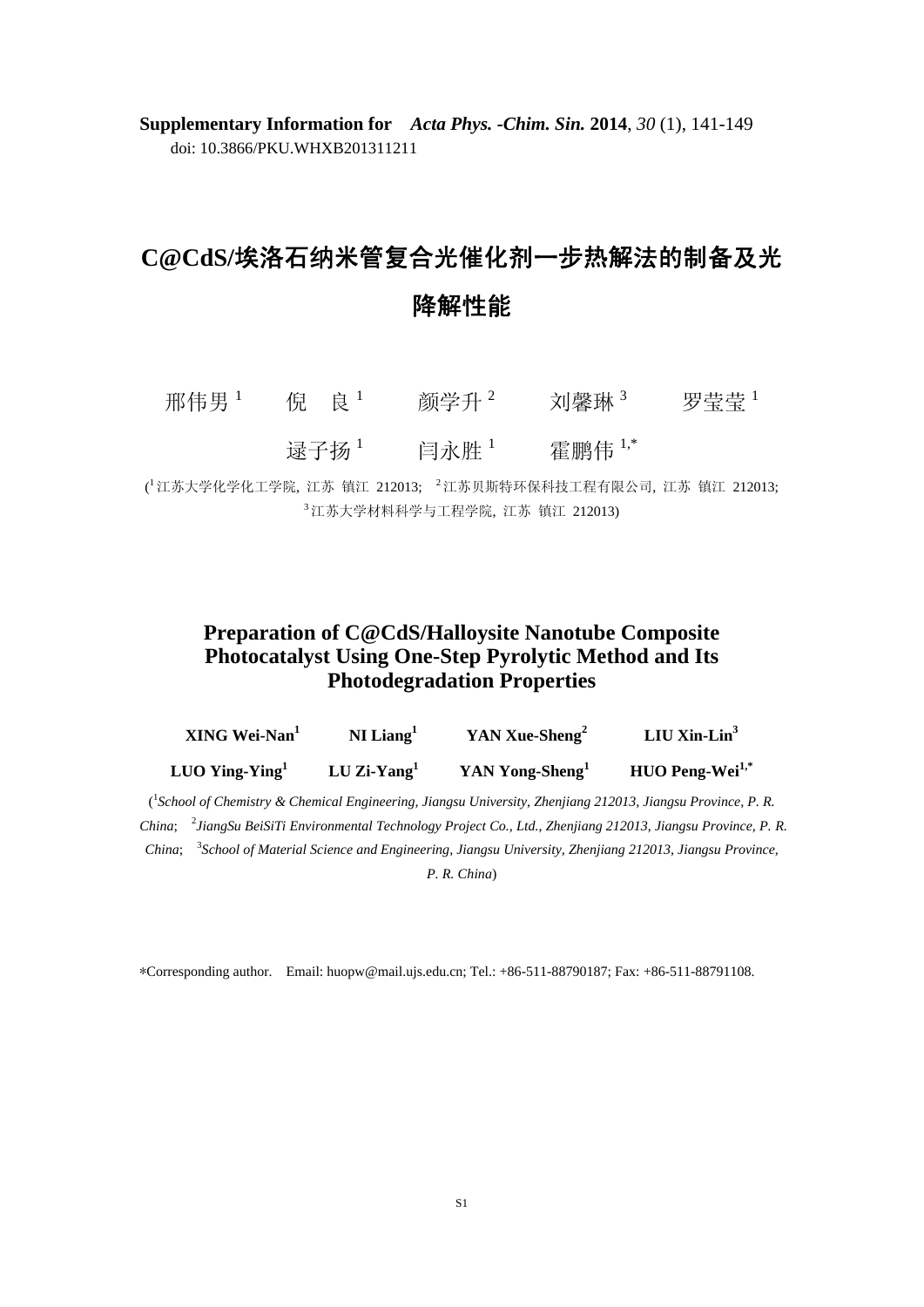

**Fig.S1 Mass spectra of degraded TC**

(a) TC; (b) degradation of TC 60 min